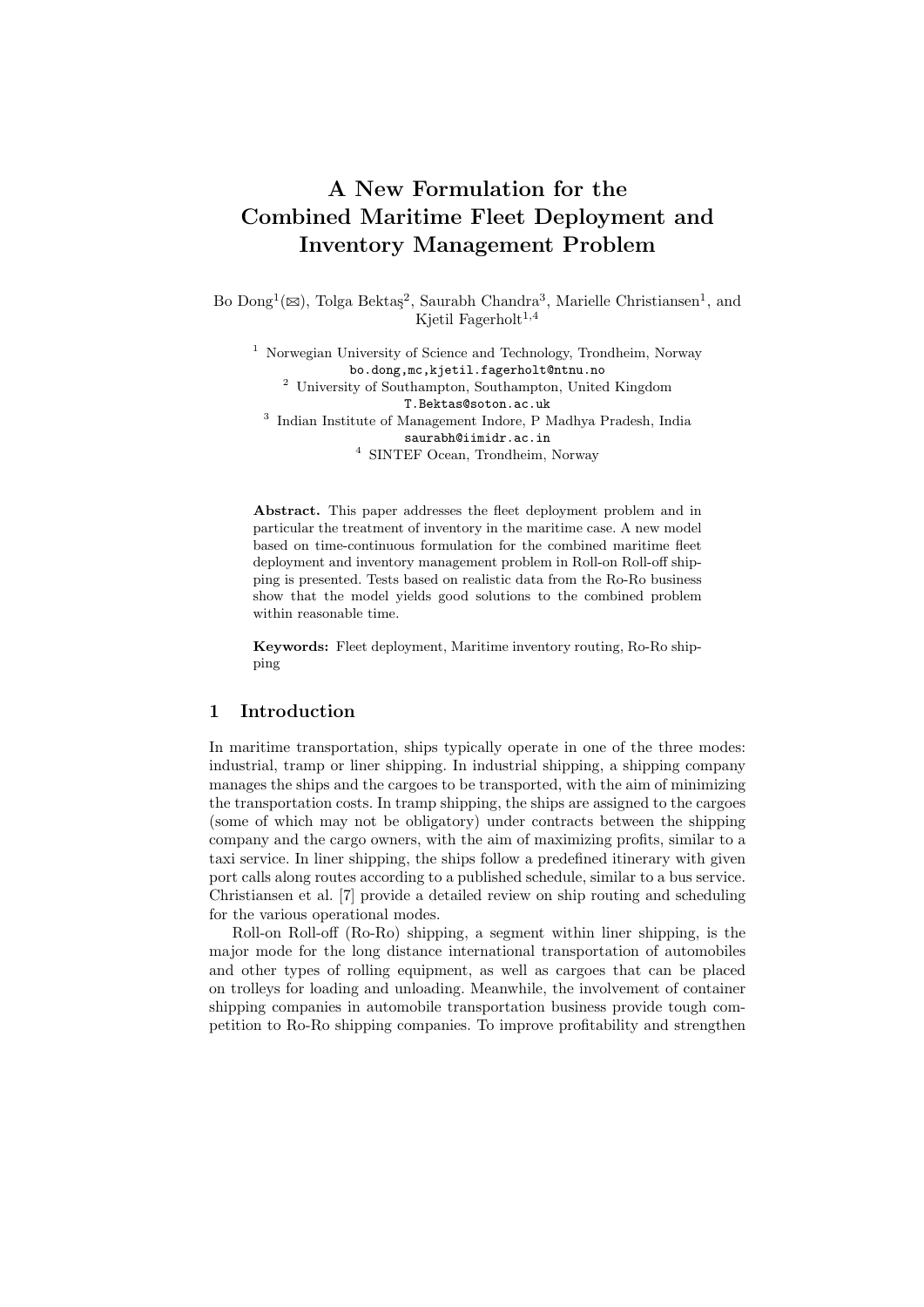the ties with its customers, some Ro-Ro shipping companies may consider to provide vertically integrated logistics services to automobile companies, where a Ro-Ro shipping company is responsible for inventory management at the ports and transportation at sea [5]. The automobile companies share the production and consumption information with the shipping companies, while the shipping companies share the ship schedules with automobile companies on a regular basis.

Fleet deployment can be considered as a tactical planning problem of assigning ships in the fleet to voyages that must be serviced regularly on given geographical routes. The fleet deployment gives which ship will perform which voyage, as well as sailing routes for each ship in the fleet, i.e. each ship is assigned a sequence of voyages to service, probably with ballast sailing between the last port of one voyage and the first port of the next voyage. In most literature, fleet deployment problems were first encountered in container shipping, the largest segment within liner shipping. The models for fleet deployment problems in container shipping usually assume:

1. Each ship is assigned a single route and loop during the planning horizon.

2. Individual ships of the same type are not distinguished.

Perakis and Jaramillo [10, 12] have contributed to develop mathematical models for liner shipping fleet deployment problems. They proposed a linear programming (LP) model for a liner ship fleet deployment problem. The LP model minimizes the total operating costs for a fleet of liner ships over a given planning horizon. The model assigns ships across the routes, determines the number, type and duration of chartering-in ships and owned ships that are laid-up during the planning horizon. In their approach, the ship speed is considered as a parameter in the LP model. Their work was extended by Powell and Perakis [13]. They proposed an integer programming (IP) formulation to optimally assign fleet of ships for a real liner shipping company. Computational results show substantial savings in total costs in comparison with the manual planning.

In Ro-Ro shipping, ship route planning works under more flexible assumptions. Fagerholt et al. [8] present a mixed integer programming (MIP) model for fleet deployment in Ro-Ro shipping, and Andersson et al. [3] extend this model for a real fleet deployment problem by including speed as a decision variable.

Inventory management deals with deciding the quantities to transport between the ports along the routes so that the port inventory level of products are kept within given limits. There are a few examples in the literature for maritime inventory routing problems, though mostly in the industrial and tramp shipping (see for example  $[1, 6, 9, 11, 14-17]$ ). These literature suggest substantial financial savings by combining ship routing and scheduling planning with inventory management in industrial and tramp shipping. Therefore, it can be inferred that the fleet deployment planning in Ro-Ro shipping can achieve better results by integrating inventory management of cargoes at associated production and consumption ports.

In this paper, we propose a new time-continuous formulation for the combined Maritime Fleet Deployment and Inventory Management Problem (MFDIMP),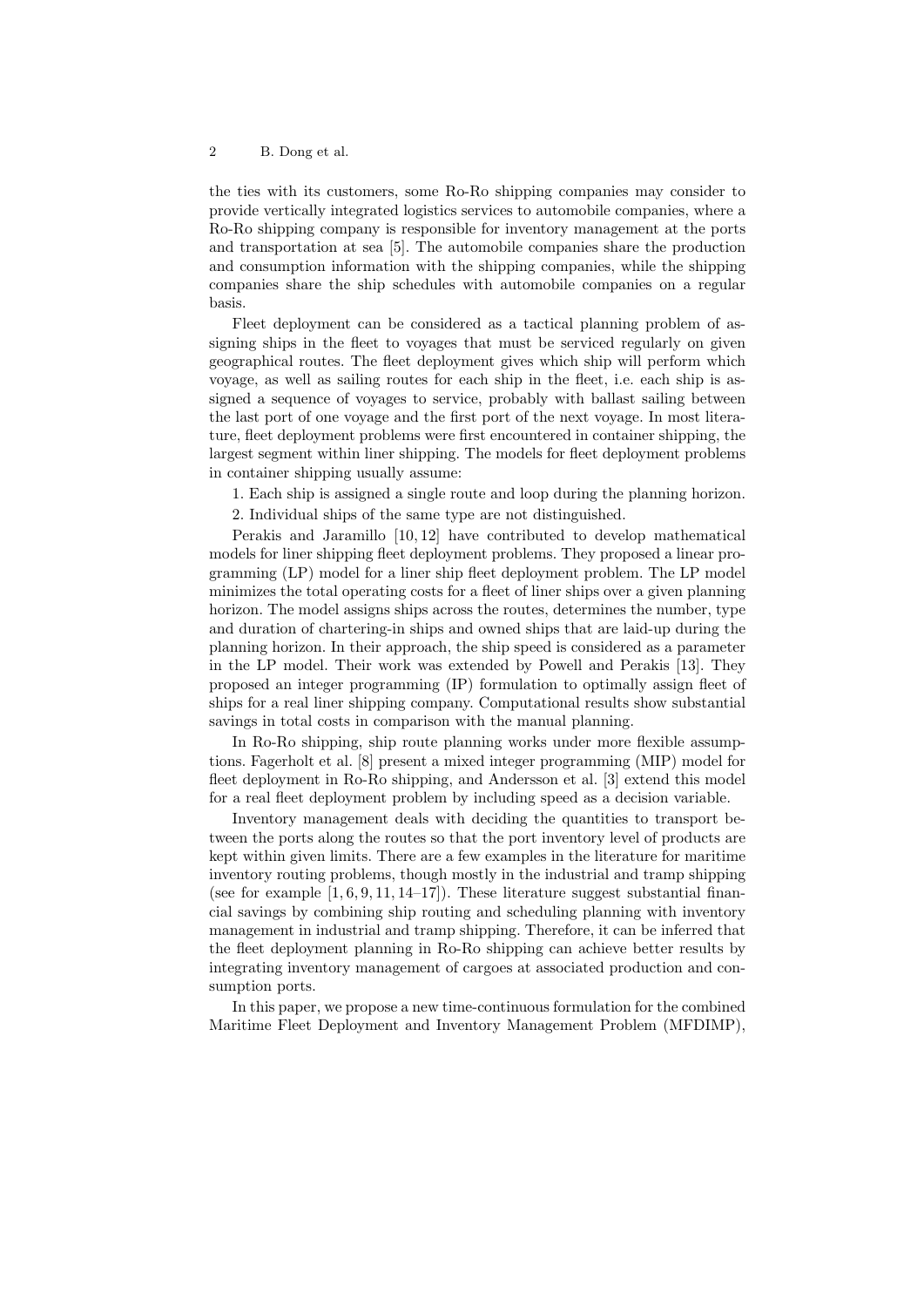along with computational testings on realistically generated test instances from the Ro-Ro shipping companies. The fleet deployment combined with inventory management in Ro-Ro shipping is rarely dealt with in the literature, but a few studies exist. Chandra et al. [4, 5] propose a time-discrete model for the combined MFDIMP. In deep sea shipping where the planning horizons can be long, the time-continuous formulation is preferred as it is impractical to use time discretization with large number of time periods in time-discrete model.

The remainder of this paper is organized as follows: In the next section we give a thorough description of the combined MFDIMP. Section 3 presents the mathematical formulation for the problem with a special focus on the modeling of the inventories at ports. A computational study is performed in Section 4, while concluding remarks are given in the final section.

#### 2 Problem Description

We consider a liner shipping company that operates a heterogeneous fleet of ships with different capacities, service speeds and bunker consumption. At the beginning of the planning horizon, all ships in the fleet have unique initial positions, either in a port or somewhere at sea. Moreover, the ships can have different preparation times before they are able to commence new voyages because they must continue their on-going voyages or dry dock (for example, repair) first.



Fig. 1. A three route problem: America to Asia, Asia to Europe, Europe to America, with associated ballast sailings

A route (also called service) is defined as a logistical network used to transport all cargo from their loading ports in one geographical region to unloading ports in another. In general, the shipping company serves several routes. In Fig. 1, three routes are illustrated by solid lines and the ports are shown as dots. Route 1 sails from America to Asia while route 2 connects four Asian ports with five European ports. Similarly, route 3 starts from Europe and sails to America. To maintain regular service, each route must be serviced according to a given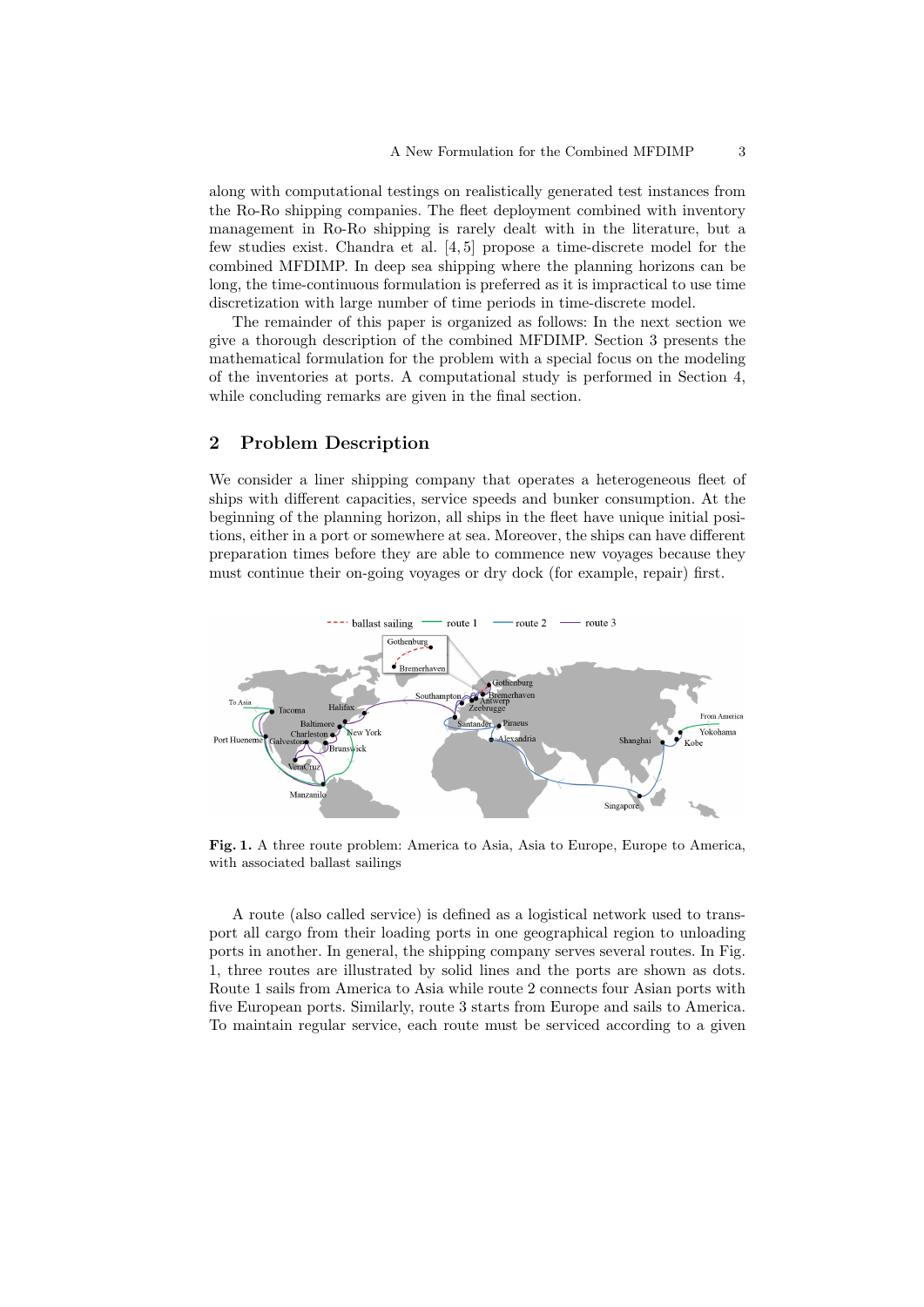frequency, e.g. weekly or bi-weekly. Each sailing along a route is called a voyage. Even though each route should be serviced according to the given frequency, there is some flexibility when each voyage along a route must start, given by a time window. Each voyage (for example voyage number 1 on route 1) must be sailed by a ship and is often called a mandatory voyage. After a ship has completed one voyage on a route, it may serve another voyage on the same route or another route or end its service. To start the next voyage, the ship sails without load (i.e. ballast sailing) to the first port of the next voyage. As an example, a ship may first serve a voyage on route 2 from Yokohama in the Asia. This route ends at Gothenburg in the Europe. The ship may then continue to serve a voyage on route 3 from Bremerhaven in the Europe. In this case, there would be a ballast sailing from Gothenburg to Bremerhaven between the two voyages. The ballast sailing between the two routes in Fig. 1 is illustrated by a dotted line. Different contract terms and product types transported along the various routes may restrict which ships can be assigned to voyages on a particular route, regarding capacity and compatibility.

We assume deterministic sailing times for all ships between successive ports along a route. We also consider deterministic sailing times for each ship between the last port of one route and the first port of another route. It is assumed that the time spent at each port is given regardless of quantities loaded/unloaded as the most important part of the processing time at a port is to enter/leave the port and berth. Waiting at the first port of a voyage is allowed, but waiting times at successive ports along the voyage are not allowed. A time window associated with each voyage, defined by an earliest and latest start time, defines within what time interval the service in the first port of the voyage must start.

Servicing a voyage incurs costs such as port and fuel consumption costs, depending on the ship type. It is common in this service that the automobile company has responsibility for the storage of the cargo at both the production and consumption ports. Therefore, the inventory costs can be considered as disregarded. This assumption is consistent with most research on maritime inventory routing, where inventory management is still a nontrivial part of the problem even though inventory costs are not considered.

We assume that the shipping company has an option to charter spot ships at a given cost from the market to service a voyage. The spot ships are assumed to be ready to service any voyage during the whole planning horizon, and they can start any time within its time window.

We use the term product for the same type of product transported along the same route. Each product has given production rates at its associated loading ports and given consumption rates at its associated unloading ports, which is assumed constant during the planning horizon. Each port has a different production and consumption rate for specified products. At a production port of a product, the shipping company must determine how many units to load of each product transported to its corresponding unloading ports. Each ship is able to carry a number of different products at the same time, and the products need to be carried in dedicated compartments because some of these products cannot be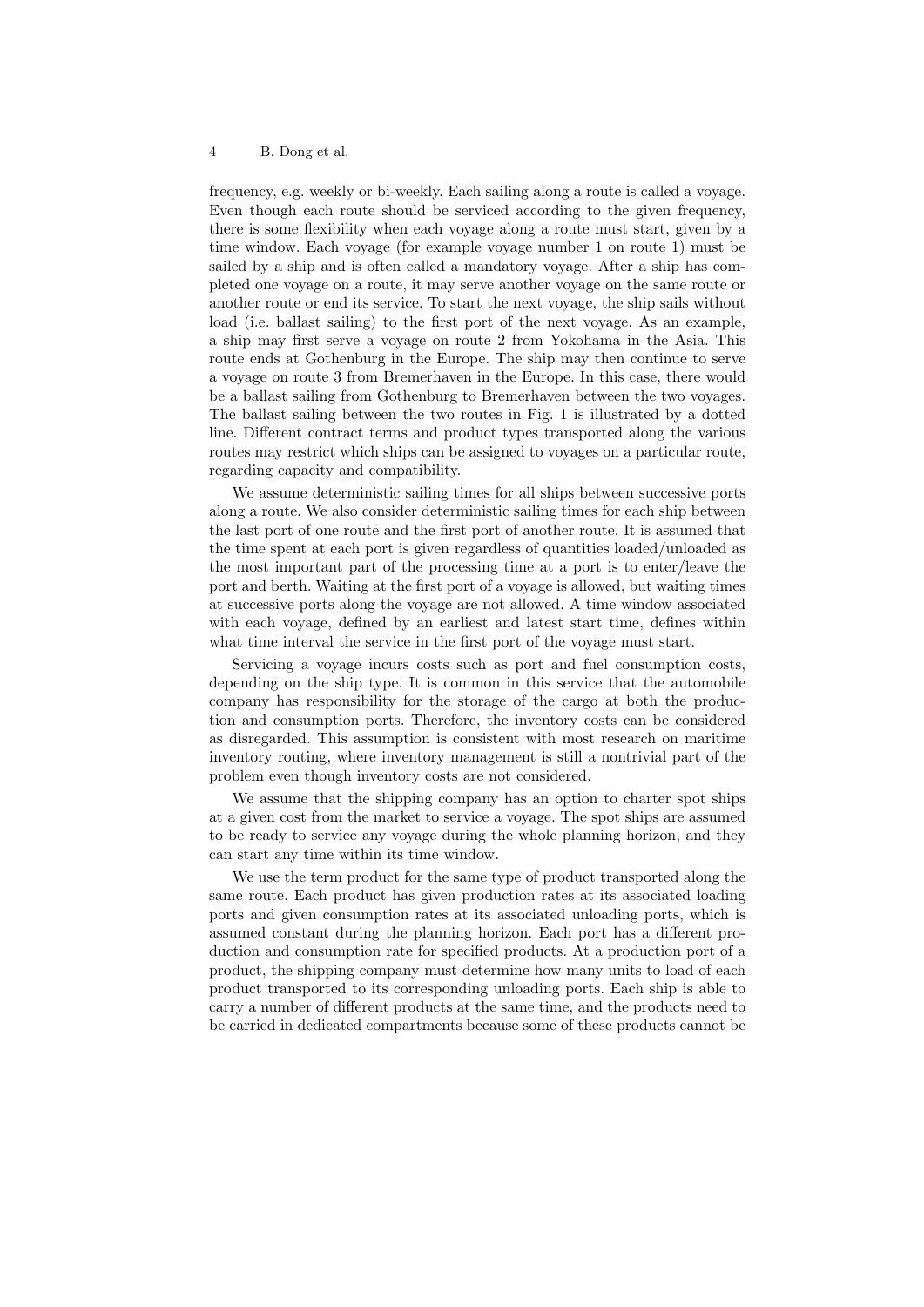stored together. Similarly, each port has a storage capacity in terms of the maximum number of product it can hold. The size of spot ships for a given product is assumed as the size of the largest ship in the fleet for that product. Cargoes are rarely transshipped in Ro-Ro shipping, so transshipment is disregarded. The aim of this combined MFDIMP is to determine: (a) the ship routes and schedules (i.e. which ship should perform which voyages and in what sequence), (b) the start time of each voyage, (c) which voyages should be serviced by spot ships, and (d) the number of units of each product to be loaded/unloaded at associated ports during each voyage. The problem is to be solved subject to the following constraints: (a) all voyages are serviced within their given time windows, either by a ship in the fleet or by a spot ship, (b) the aggregate inventory limit of all products in a particular port should not exceed the maximum storage limit, and (c) there is no backlogging of demand for any product in any of the ports. The objective is to minimize total costs, which consist of the sailing costs for ships in the fleet and the time charter costs for spot ships, over a given planning horizon.

#### 3 Model Formulation

The number of visits to each route during a given horizon is assumed fixed in Ro-Ro shipping. Thus, we use a time-continuous formulation which considers an ordering of the route visits according to the time of the visit, and introduce an index indicating the visit number to a particular route (i.e., voyage). The ship paths are defined on a network where the nodes correspond to route visits. As far as we know, there exist no studies in the literature which use a similar modeling approach as the one proposed in this paper.



Fig. 2. Illustration of nodes and arcs with three ships: a ship services voyage 1 on route 1, voyage 2 on route 2, voyage 2 on route 3, voyage 5 on route 1 and voyage 5 on route 2; a ship services voyage 2 on route 1, voyage 3 on route 2; a ship services voyage 4 on route 2, voyage 3 on route 3.

We need to explain how nodes and arcs should be interpreted before we start with the modeling. In this model a node represents a given voyage along a route as illustrated in Fig.2. Thus, the pair denoted by  $(i, m)$  corresponds to a node in the model, i.e. voyage number  $m$  on route number  $i$ . Inside each node,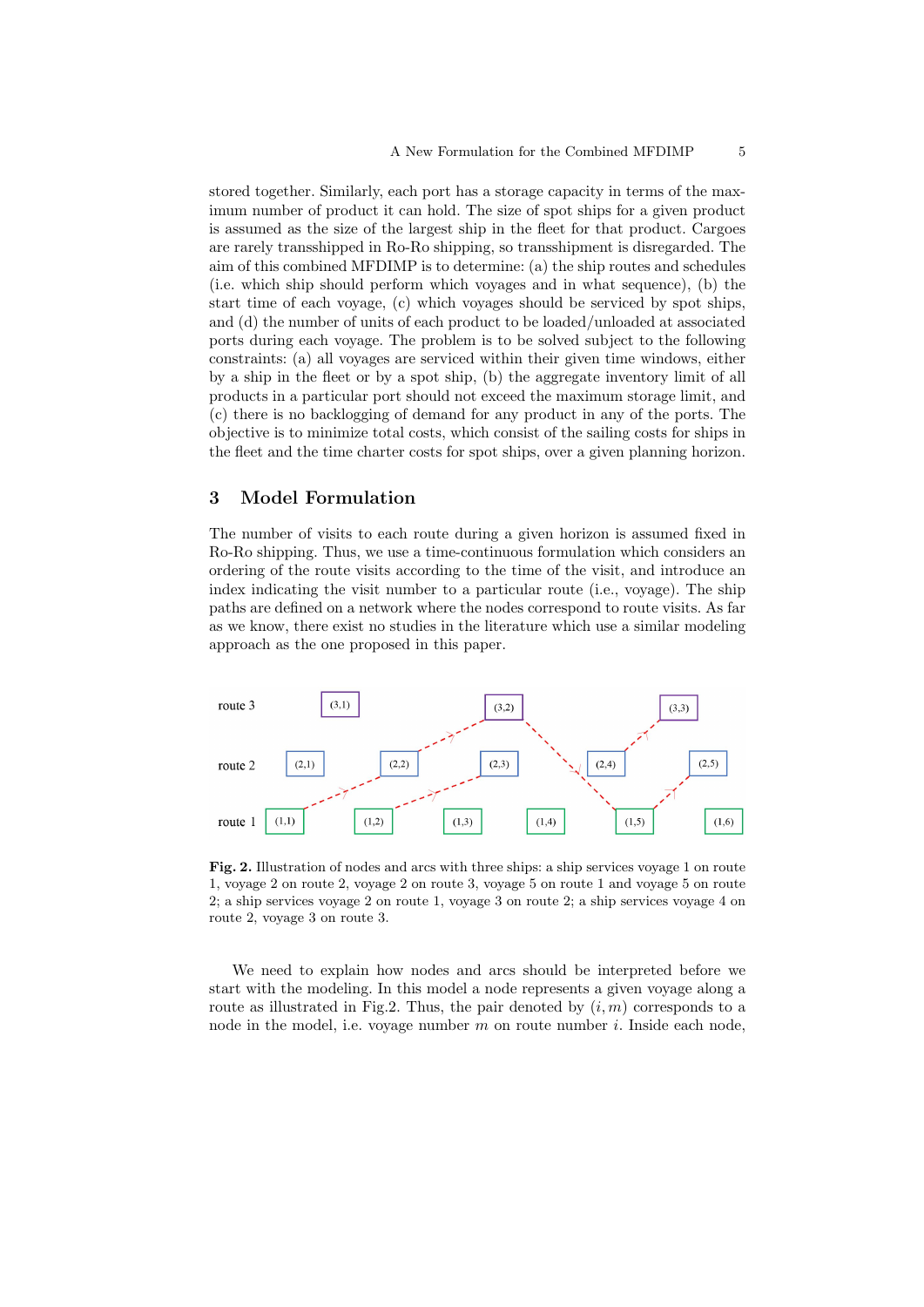

**Fig. 3.** Illustration of structure inside nodes: set of ports along the two routes. In  $(2,2)$ , a ship loads product 1 and 2 at Yokohama, sails and loads product 1 at Kobe, sails and loads product 2 at Shanghai and Singapore, sails and unloads product 2 at Alexandria and Piracus, sails and unloads product 1 at Southampton, sails and unloads product 1 and 2 at Zeebrugge, finally arrives at Bremerhaven and unloads product 2. Similarly, a ship carries two types of products from their associated loading ports to unloading ports in (3,2).

all the ports along the route are visited by the ship in sequence as shown in Fig.3. The arc between the nodes is represented by dotted line and denote the ballast sailing. For example in Fig.2 and Fig.3, the arc  $\{(2, 2)(3, 2)\}$  represents the ballast sailing from the last port of voyage number 2 on route 2 to the first port of voyage number 2 on route 3. For a given route of a ship  $v$  in Fig.3, the decision variable  $x_{2232v}$  is a binary variable that is equal to 1 if the ship performs voyages  $(2, 2)$  and  $(3, 2)$  in sequence, and 0 otherwise.

Section 3.1 describes the notations used in the model, while the mathematical model for the problem in Section 2 is presented in Section 3.2. Finally, the nonlinear constraints in the model are linearized in Section 3.3.

#### 3.1 Notation

The notation used in the model is presented in this section for easy reference.

| set of routes, $i \in \mathcal{I}$                                      |
|-------------------------------------------------------------------------|
| set of voyages, $m \in \mathcal{M}$                                     |
| set of nodes, i.e. a voyage m along a route i, $(i, m) \in \mathcal{N}$ |
| set of nodes visited by ship v, $\mathcal{N}_v \subseteq \mathcal{N}$   |
| set of arcs $(i, m)(j, n)$ that can be serviced by ship v               |
| set of ships in the fleet, $v \in \mathcal{V}^R$                        |
| set of spot ships, $v \in \mathcal{V}^A$                                |
| set of ships, $\mathcal{V}^A \cup \mathcal{V}^R = V$                    |
| set of ports along route i, $p \in \mathcal{P}_i$                       |
| set of products transported along route i, $k \in \mathcal{K}_i$        |
|                                                                         |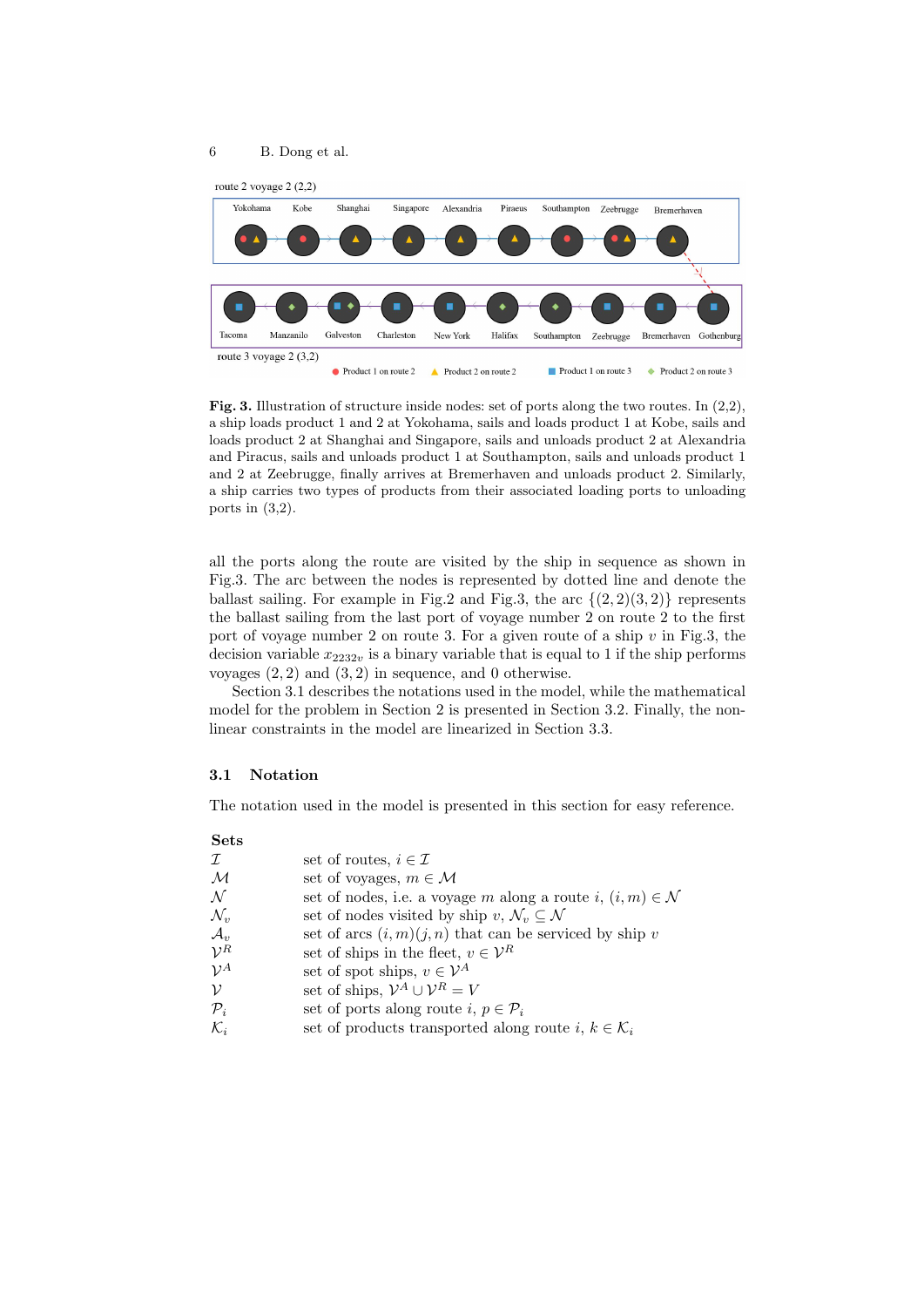| Parameters                                                                                              |                                                                                                                                             |
|---------------------------------------------------------------------------------------------------------|---------------------------------------------------------------------------------------------------------------------------------------------|
| $M_i$                                                                                                   | the number of voyages along route $i$ during the planning horizon                                                                           |
| $P_i$                                                                                                   | the number of ports along route $i$                                                                                                         |
| $K_i$                                                                                                   | the number of products transported along route $i$                                                                                          |
| $\dot{C_{iv}^{O}}$                                                                                      | $\cos t$ for ship $v$ sailing from its initial position to the start position                                                               |
|                                                                                                         | of route $i$                                                                                                                                |
| $C_{ijv}$                                                                                               | $\cos t$ of performing voyage along route i and sailing ballast from<br>the last port of route i to the first port of route j with ship $v$ |
|                                                                                                         | cost of performing voyage along route $i$ with ship $v$                                                                                     |
| $C^R_{iv} \ T^O_{iv}$                                                                                   | sailing time for ship $v$ from its initial position to the start position                                                                   |
|                                                                                                         | of route $i$                                                                                                                                |
| $T_{ijv}$                                                                                               | sailing time of performing voyage along route $i$ and sailing ballast                                                                       |
|                                                                                                         | from the last port of route $i$ to the first port of route $j$ with ship                                                                    |
|                                                                                                         | $\boldsymbol{v}$                                                                                                                            |
|                                                                                                         | time spent at port $p$ along route $i$                                                                                                      |
|                                                                                                         | sailing time on route $i$ from the start position of route $i$ to port $p$                                                                  |
| $\begin{array}{c} T_{ip}^P\\ T_{ip}^R\\ \overline T_{im}^{\phantom{im}}\\ \overline T_{im} \end{array}$ | the earliest start time of servicing node $(i, m)$                                                                                          |
|                                                                                                         | the latest start time of servicing node $(i, m)$                                                                                            |
| T                                                                                                       | the length of the planning horizon                                                                                                          |
| $S^O_{ipk}$                                                                                             | the initial inventory level of product $k$ at port $p$ along route $i$ at<br>the beginning of the planning horizon                          |
| $R_{ipk}$                                                                                               | production rate of product $k$ at port $p$ along route $i$ , positive if port                                                               |
|                                                                                                         | $p$ is producing the product, and negative if port $p$ is consuming                                                                         |
|                                                                                                         | the product                                                                                                                                 |
| $I_{ipk}$                                                                                               | 1 if port $p$ is a loading port, $-1$ if port $p$ is a unloading port, and                                                                  |
|                                                                                                         | 0 otherwise                                                                                                                                 |
| $\frac{S_{ip}}{\bar{S}_{ip}}$                                                                           | the minimum inventory level at port $p$ on route $i$                                                                                        |
|                                                                                                         | the maximum inventory level at port $p$ on route $i$                                                                                        |
| $\mathcal{Q}_{ikv}$                                                                                     | the capacity of the compartment of ship $v$ dedicated for product                                                                           |
|                                                                                                         | $k$ along route $i$                                                                                                                         |
| $Q_v^C$                                                                                                 | the total capacity onboard ship $v$                                                                                                         |
|                                                                                                         |                                                                                                                                             |

# Variables

| $x_{imv}^O$                    | 1 if ship $v$ sails directly from its initial position to the start position |
|--------------------------------|------------------------------------------------------------------------------|
| of node $(i, m)$ , 0 otherwise |                                                                              |
| $z_n^O$                        | 1 if ship $v$ is not used, 0 otherwise                                       |
| $x_{imjnv}$                    | 1 if ship v sails directly from node $(i, m)$ to node $(j, n)$ (ship v       |
|                                | sails node $(i, m)$ and then ballast sailing to node $(j, n)$ directly       |
| afterwards), 0 otherwise       |                                                                              |
| $z_{imv}$                      | 1 if ship v sails node $(i, m)$ as its last voyage, 0 otherwise              |
| $w_{imv}$                      | 1 if ship v visits node $(i, m)$ , 0 otherwise                               |
| $t_{im}$                       | the time at which service starts at node $(i, m)$                            |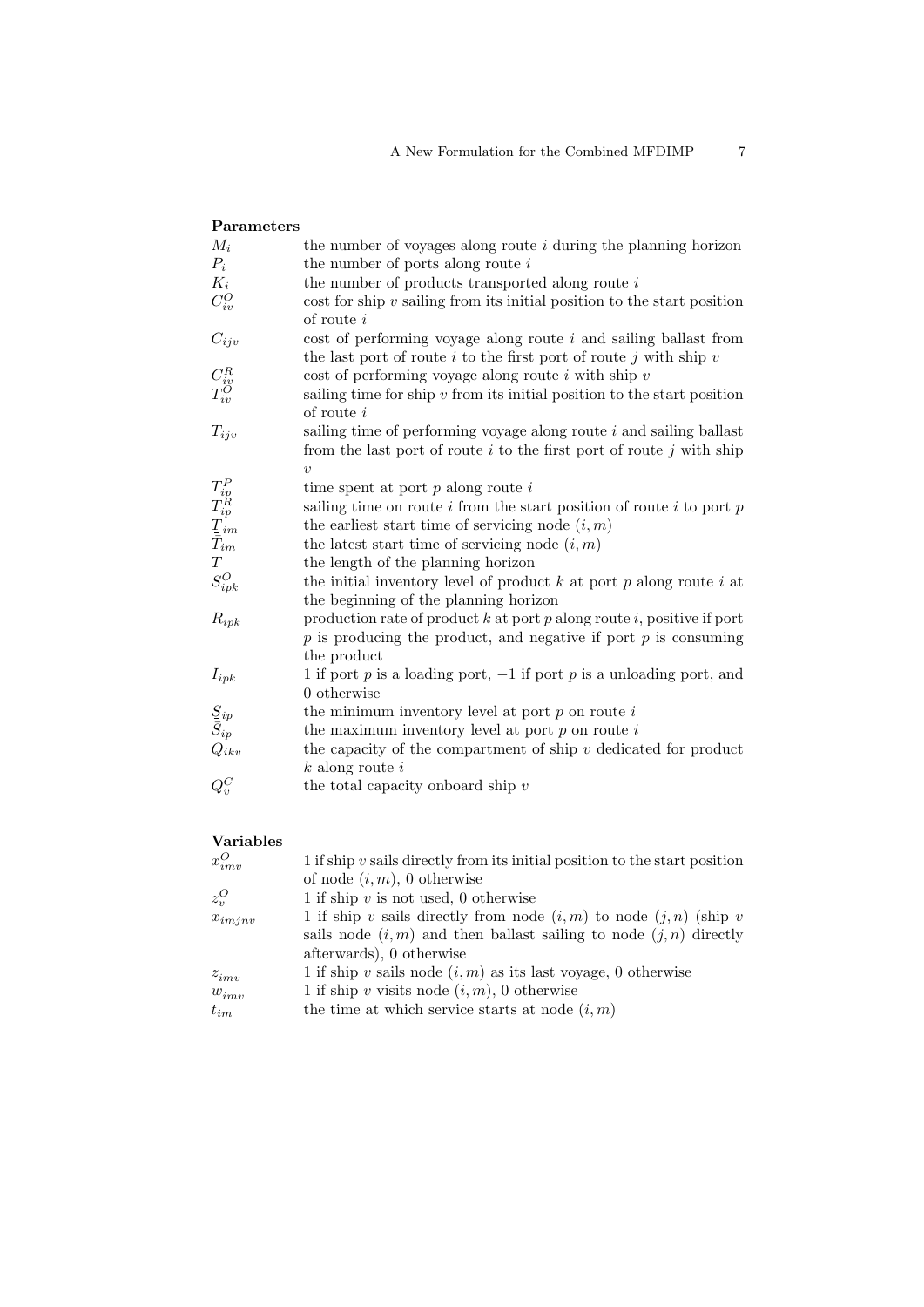| $s_{impk}$    | inventory level of product $k$ at port $p$ at the start of service for |
|---------------|------------------------------------------------------------------------|
|               | node $(i, m)$                                                          |
| $s_{implk}^E$ | inventory level of product $k$ at port $p$ at the end of service for   |
|               | node $(i, m)$                                                          |
| $l_{impkv}$   | the amount of product k onboard ship v when leaving port $p$ on        |
|               | node $(i, m)$                                                          |
| $q_{impkv}$   | the amount of product k loaded/unloaded to/from ship v at port         |
|               | p on arrival of node $(i, m)$                                          |
|               |                                                                        |

#### 3.2 Mathematical Model

Objective Function. The objective function (1) is to minimize the total transportation costs. It consists of the sailing costs for ships in the fleet (i.e. initial ballast sailing costs, voyage costs and ballast sailing costs between successive voyages) and the time charter costs for spot ships.

Minimize 
$$
\sum_{v \in \mathcal{V}} \sum_{(i,m) \in \mathcal{N}_v} C_{iv}^O x_{imv}^O + \sum_{v \in \mathcal{V}^R} \sum_{((i,m),(j,n)) \in \mathcal{A}_v} C_{ijv} x_{imjnv} + \sum_{v \in \mathcal{V}} \sum_{(i,m) \in \mathcal{N}_v} C_{iv}^R z_{imv}
$$
 (1)

Routing Constraints. Constraints  $(2)$  ensure that ship v either departs from its initial position and sails towards node  $(i, m)$ , i.e. to serve a voyage, or it is not used.

$$
\sum_{(i,m)\in\mathcal{N}_v} x_{imv}^O + z_v^O = 1, \quad v \in \mathcal{V}
$$
\n<sup>(2)</sup>

Constraints (3) and (4) are the flow conservation constraints, ensuring that a ship arriving at a node also leaves that node by either visiting another node or ending its route.

$$
\sum_{(j,n)\in\mathcal{N}_v} x_{jnimv} + x_{imv}^O - w_{imv} = 0, \quad v \in \mathcal{V}, (i,m) \in \mathcal{N}_v
$$
 (3)

$$
w_{imv} - \sum_{(j,n)\in\mathcal{N}_v} x_{imjnv} - z_{imv} = 0, \quad v \in \mathcal{V}, (i,m) \in \mathcal{N}_v
$$
 (4)

Constraints (5) ensure that ship  $v$  either ends after servicing some node or it is not used.

$$
\sum_{(i,m)\in\mathcal{N}_v} z_{imv} + z_v^O = 1, \quad v \in \mathcal{V}
$$
\n<sup>(5)</sup>

Voyage Completing Constraints. Constraints (6) ensure that each node is serviced once by either a spot ship or a ship in the fleet.

$$
\sum_{v \in \mathcal{V}} w_{imv} = 1, \quad (i, m) \in \mathcal{N}
$$
 (6)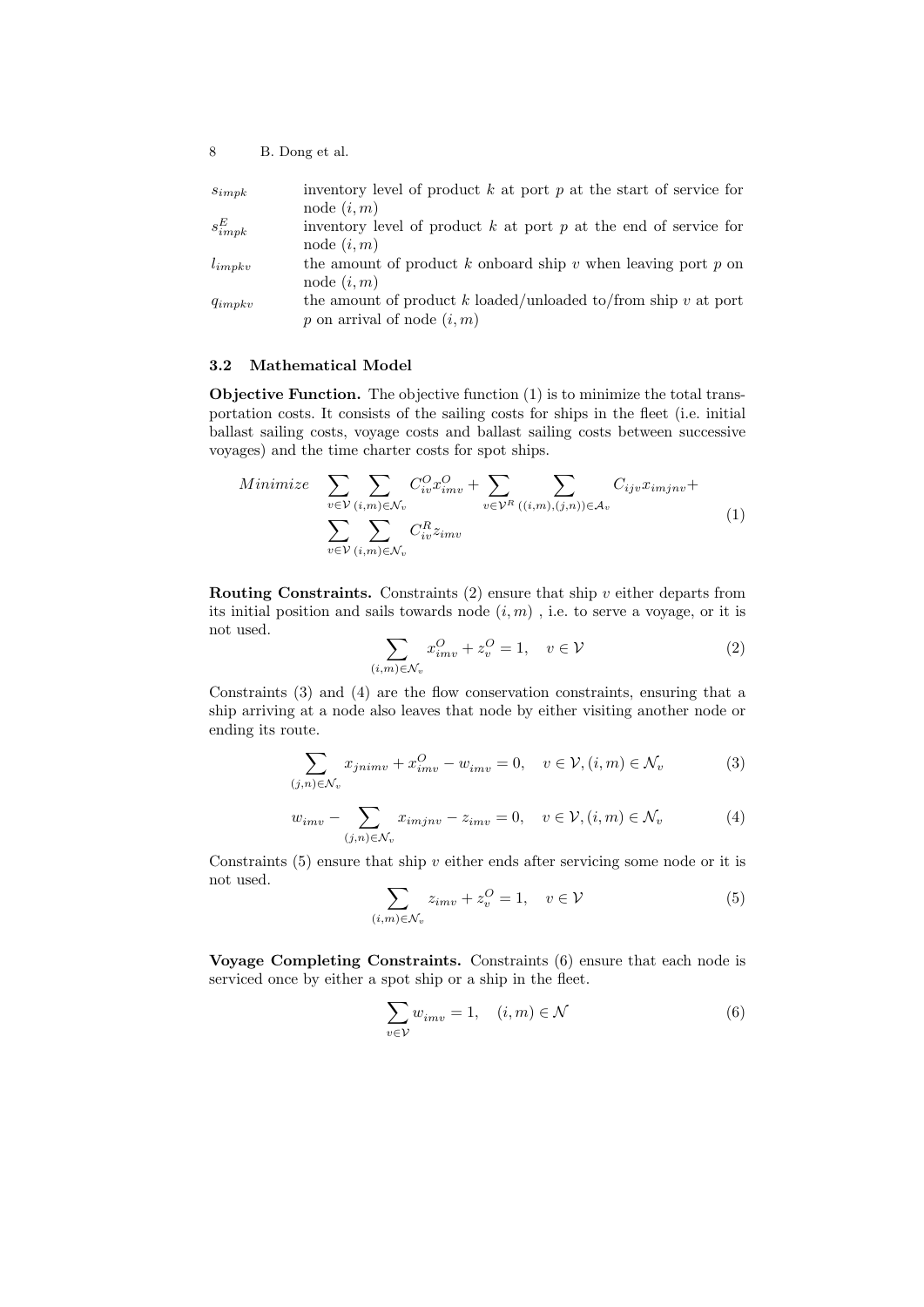Load Management Constraints. Constraints (7) and (8) relate the quantity on board a ship to the quantity (un)loaded from the ship. Constraints (7) ensure that if ship v sails from port  $p - 1$  to port p, then the quantity of product k on board at the departure from port  $p$  should be equal to the quantity on board at departure from port  $p-1$  plus (or minus) the quantity loaded (or unloaded) from p.

$$
w_{imv}(l_{im(p-1)kv} + I_{ipk}q_{impkv} - l_{impkv}) = 0,
$$
  
\n
$$
v \in \mathcal{V}, (i, m) \in \mathcal{N}_v, p \in \mathcal{P}_i \setminus \{1\}, k \in \mathcal{K}_i
$$
\n(7)

We assume that all ships in the fleet start their voyages empty. Constraints (8) relate the quantity on board with the quantity loaded or unloaded at the start position of node  $(i, m)$ .

$$
w_{imv}(I_{i1k}q_{im1kv} - l_{im1kv}) = 0,
$$
  

$$
v \in \mathcal{V}, (i, m) \in \mathcal{N}_v, k \in \mathcal{K}_i
$$
 (8)

Similarly, all ships in the fleet are assumed ending their voyages empty.

$$
l_{imP_ikv} = 0, \quad v \in \mathcal{V}, (i,m) \in \mathcal{N}_v, k \in \mathcal{K}_i
$$
\n
$$
(9)
$$

The ship capacity constraints are given by (10) and (11) imposing an upper bound on the quantity on board for a single product and all the products respectively. Constraints (10) also impose an lower bound on the the quantity on board.

$$
0 \leq l_{impkv} \leq Q_{ikv} w_{imv}, \quad v \in \mathcal{V}, (i, m) \in \mathcal{N}_v, p \in \mathcal{P}_i, k \in \mathcal{K}_i
$$
 (10)

$$
\sum_{k \in \mathcal{K}_i} l_{impkv} \le Q_v^C w_{imv}, \quad v \in \mathcal{V}, (i, m) \in \mathcal{N}_v, p \in \mathcal{P}_i
$$
\n(11)

Constraints (12) impose lower and upper bounds on the quantity loaded or unloaded.

$$
0 \le q_{impkv} \le Q_{ikv} w_{imv}, \quad v \in \mathcal{V}, (i,m) \in \mathcal{N}_v, p \in \mathcal{P}_i, k \in \mathcal{K}_i \tag{12}
$$

**Time Constraints.** Constraints (13) ensure that if ship  $v$  travels from its initial position to node  $(i, m)$  to start a voyage at time t, then the service at node  $(i, m)$ can only occur after the ship has arrived.

$$
t_{im} \ge \sum_{v \in V} T_{iv}^{O} x_{imv}^{O}, \quad (i, m) \in \mathcal{N}
$$
\n(13)

Constraints (14) ensure that if ship v sails directly from node  $(i, m)$  to node  $(j, n)$ , then the service at node  $(j, n)$  can only start after the start time of service at previous node  $(i, m)$  plus the time required to travel from route i to route j.

$$
x_{imjnv}(t_{im} + T_{ijv} - t_{jn}) \le 0, \quad v \in \mathcal{V}^R, ((i,m),(j,n)) \in \mathcal{A}_v \tag{14}
$$

Constraints (15) define the time windows for each node.

$$
\underline{T}_{im} \le t_{im} \le \bar{T}_{im}, \quad (i, m) \in \mathcal{N}_v \tag{15}
$$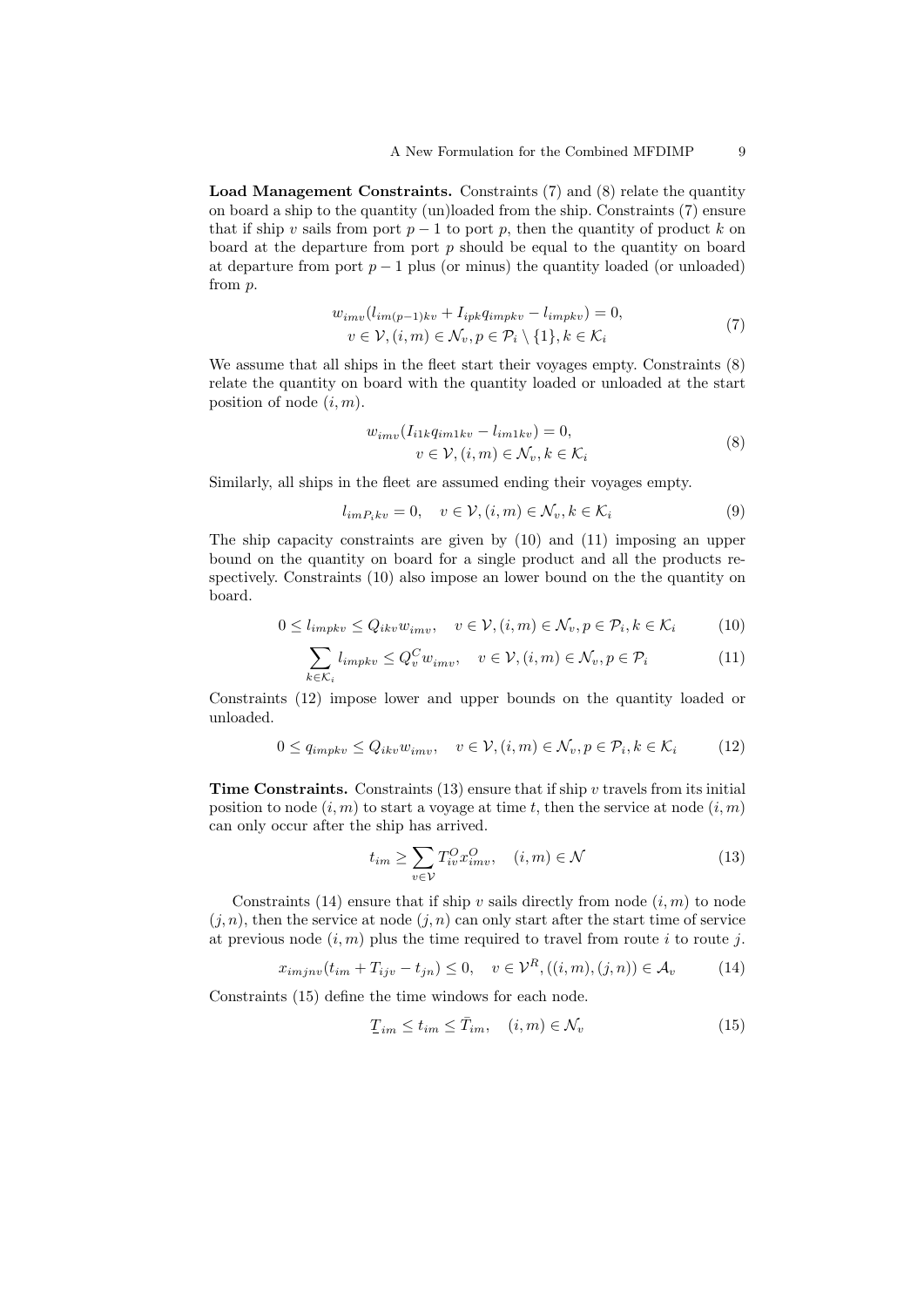Inventory Constraints. The inventory constraints are necessary to ensure that the inventory levels are kept within the corresponding bounds and to link the inventory levels to the (un)loading quantities.

Constraints (16) and (17) define the inventory level upon arrival at each port on route  $i$  for the first time. Constraints (17) calculate the inventory level of each product at the first port on route  $i$  for the first time the route is visited, i.e. first voyage on the route.

$$
s_{i1pk} = S_{ipk}^O + R_{ipk}(t_{i1} + T_{ip}^R + \sum_{p'=1}^{p-1} T_{ip'}^P), \quad (i, 1) \in \mathcal{N}, p \in \mathcal{P}_i \setminus \{1\}, k \in \mathcal{K}_i \tag{16}
$$

$$
s_{i11k} = S_{i1k}^O + R_{i1k}t_{i1}, \quad (i,1) \in \mathcal{N}, k \in \mathcal{K}_i
$$
 (17)

The inventory level when service finishes at any port call  $(i, m, p)$  can be calculated from the inventory level upon arrival at the port in the call  $(i, m, p)$ , adjusted for the loaded/unloaded quantity at the port call and the quantity produced/consumed when ships operates at port as in constraints (18).

$$
s_{impk}^{E} = s_{impk} - I_{ipk} \sum_{v \in V} q_{impkv} + T_{ip}^{P} R_{ipk},
$$
  
(*i*, *m*)  $\in \mathcal{N}, p \in \mathcal{P}_i, k \in \mathcal{K}_i$  (18)

The inventory level upon arrival at any port call  $(i, m, p)$  can be calculated from the inventory level when the service finishes at the port in the call  $(i, m-1, p)$ , adjusted for the quantity produced/consumed in between as in constraints (19).

$$
s_{impk} = s_{i(m-1)pk}^{E} + R_{ipk}(t_{im} - t_{i(m-1)} - T_{ip}^{P}),
$$
  
(*i*, *m*)  $\in \mathcal{N} \setminus \{(i, 1)\}, p \in \mathcal{P}_i, k \in \mathcal{K}_i$  (19)

The upper and lower bounds on the inventory levels are ensured by constraints  $(20) - (22)$ . For a loading port, the inventory level increase monotonously before the start of any port operation. Therefore the possible maximum inventory level immediately before any loading port operation cannot exceed the upper bounds on the inventory level. Then the inventory level at the end of any port operation decrease due to the operation at the loading port. Therefore the possible minimum inventory level immediately after any loading port operation cannot less than the lower bounds on the inventory level as in (20). (21) describe the similar requirements for unloading ports.

$$
\sum_{k \in \mathcal{K}_i} s_{impk} \le \bar{S}_{ip}, \sum_{k \in \mathcal{K}_i} s_{impk}^E \ge S_{ip}, \quad (i, m) \in \mathcal{N}, p \in \mathcal{P}_i^L
$$
 (20)

$$
\sum_{k \in \mathcal{K}_i} s_{impk} \ge S_{ip}, \sum_{k \in \mathcal{K}_i} s_{impk}^E \le \bar{S}_{ip}, \quad (i, m) \in \mathcal{N}, p \in \mathcal{P}_i^U \tag{21}
$$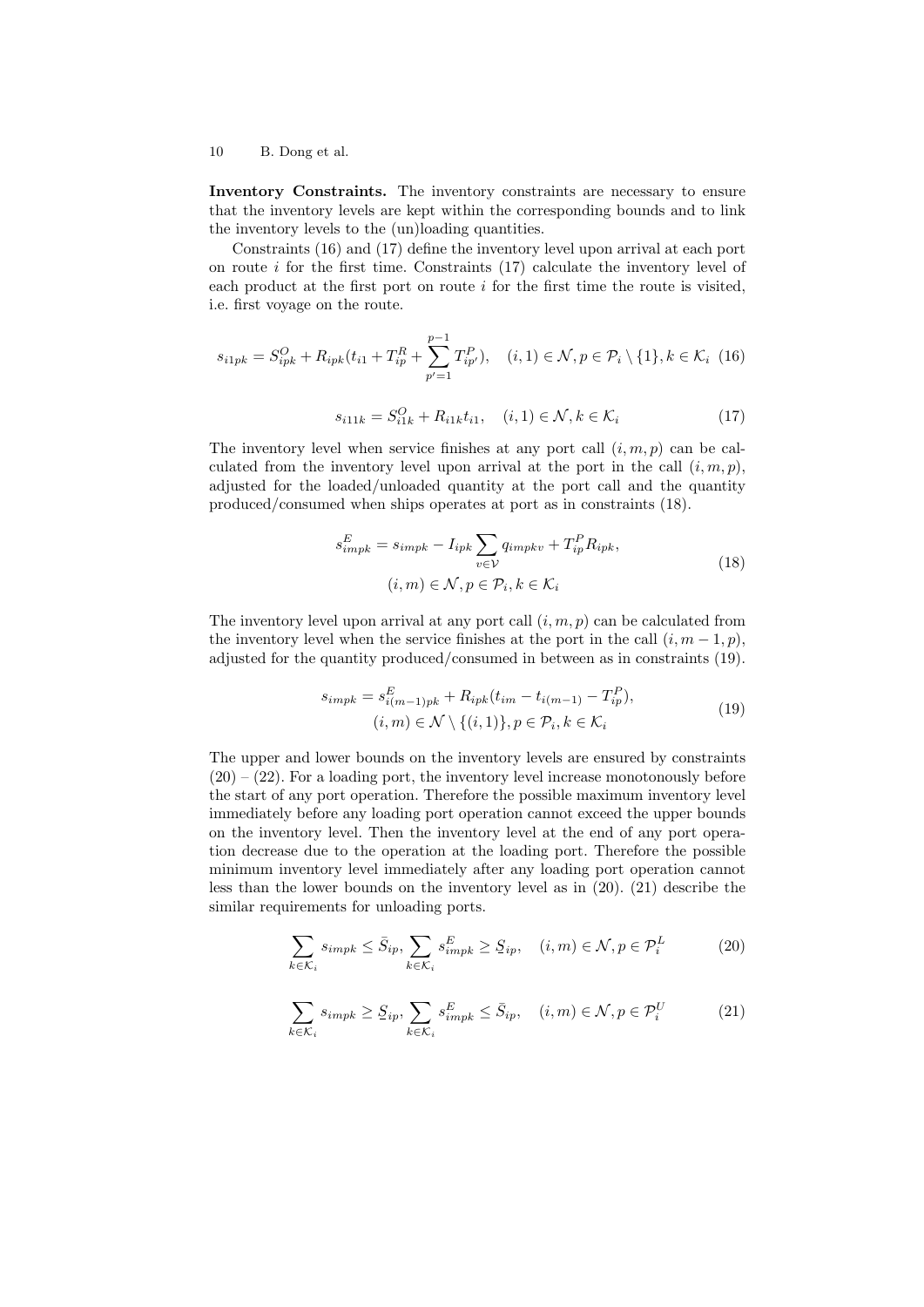Constraints (22) ensure that the inventory level at the end of the planning horizon is within the limits.

$$
S_{ip} \le \sum_{k \in \mathcal{K}_i} (s_{impk}^E + R_{ipk}(T - t_{im} - T_{ip}^R - \sum_{p'=1}^p T_{ip'}^P) \le \bar{S}_{ip},
$$
  

$$
(i, m) \in \mathcal{N}|m = M_i, p \in \mathcal{P}_i
$$
 (22)

Binary and Non-negativity Constraints. Constraints  $(23) - (25)$  define the variables as binary. The nonnegativity requirements (26) are given for the variables representing the inventory level.

$$
x_{imjnv} \in \{0, 1\}, \quad v \in \mathcal{V}^R, ((i, m), (j, n)) \in \mathcal{A}_v \tag{23}
$$

$$
x_{imv}^O, z_{imv}, w_{imv} \in \{0, 1\}, \quad v \in \mathcal{V}, (i, m) \in \mathcal{N}_v \tag{24}
$$

$$
z_v^O \in \{0, 1\}, \quad v \in \mathcal{V} \tag{25}
$$

$$
s_{impk}, s_{impk}^{E} \ge 0, \quad (i, m) \in \mathcal{N}, p \in \mathcal{P}_i, k \in \mathcal{K}_i
$$
\n
$$
(26)
$$

#### 3.3 Linearization

Since constraints (7) are non-linear and cannot be solved by a linear solver, we linearize the constraints (7) by replacing them with the following two sets of constraints (27) and (28), which forces  $l_{im(p-1)kv} + I_{ipk}q_{impkv} = l_{impkv}$  when  $w_{imv} = 1.$ 

$$
l_{im(p-1)kv} + I_{ipk}q_{impkv} - l_{impkv} \leq Q_{ikv}(1 - w_{imv}),
$$
  
\n
$$
v \in \mathcal{V}, (i, m) \in \mathcal{N}_v, p \in \mathcal{P}_i \setminus \{1\}, k \in \mathcal{K}_i
$$
\n(27)

$$
l_{im(p-1)kv} + I_{ipk}q_{impkv} - l_{impkv} \ge Q_{ikv}(w_{imv} - 1),
$$
  
\n
$$
v \in \mathcal{V}, (i, m) \in \mathcal{N}_v, p \in \mathcal{P}_i \setminus \{1\}, k \in \mathcal{K}_i
$$
\n(28)

Similarly, non-linear constraints  $(8)$  can be linearized in  $(29)$  and  $(30)$ .

$$
I_{i1k}q_{im1kv} - l_{im1kv} \le Q_{ikv}(1 - w_{imv}), \quad v \in \mathcal{V}, (i, m) \in \mathcal{N}_v, k \in \mathcal{K}_i \tag{29}
$$

$$
I_{i1k}q_{im1kv} - l_{im1kv} \ge Q_{ikv}(w_{imv} - 1), \quad v \in \mathcal{V}, (i, m) \in \mathcal{N}_v, k \in \mathcal{K}_i \tag{30}
$$

Constraints (14) are linearized as constraints (31), following [2].

$$
t_{im} - t_{jn} + \max\{\bar{T}_{im} + \sum_{v \in \mathcal{V}^R} T_{ijv} - T_{jn}, 0\} \sum_{v \in \mathcal{V}^R} x_{imjnv} \le \bar{T}_{im} - T_{jn},
$$
  

$$
((i, m), (j, n)) \in \mathcal{A}
$$
 (31)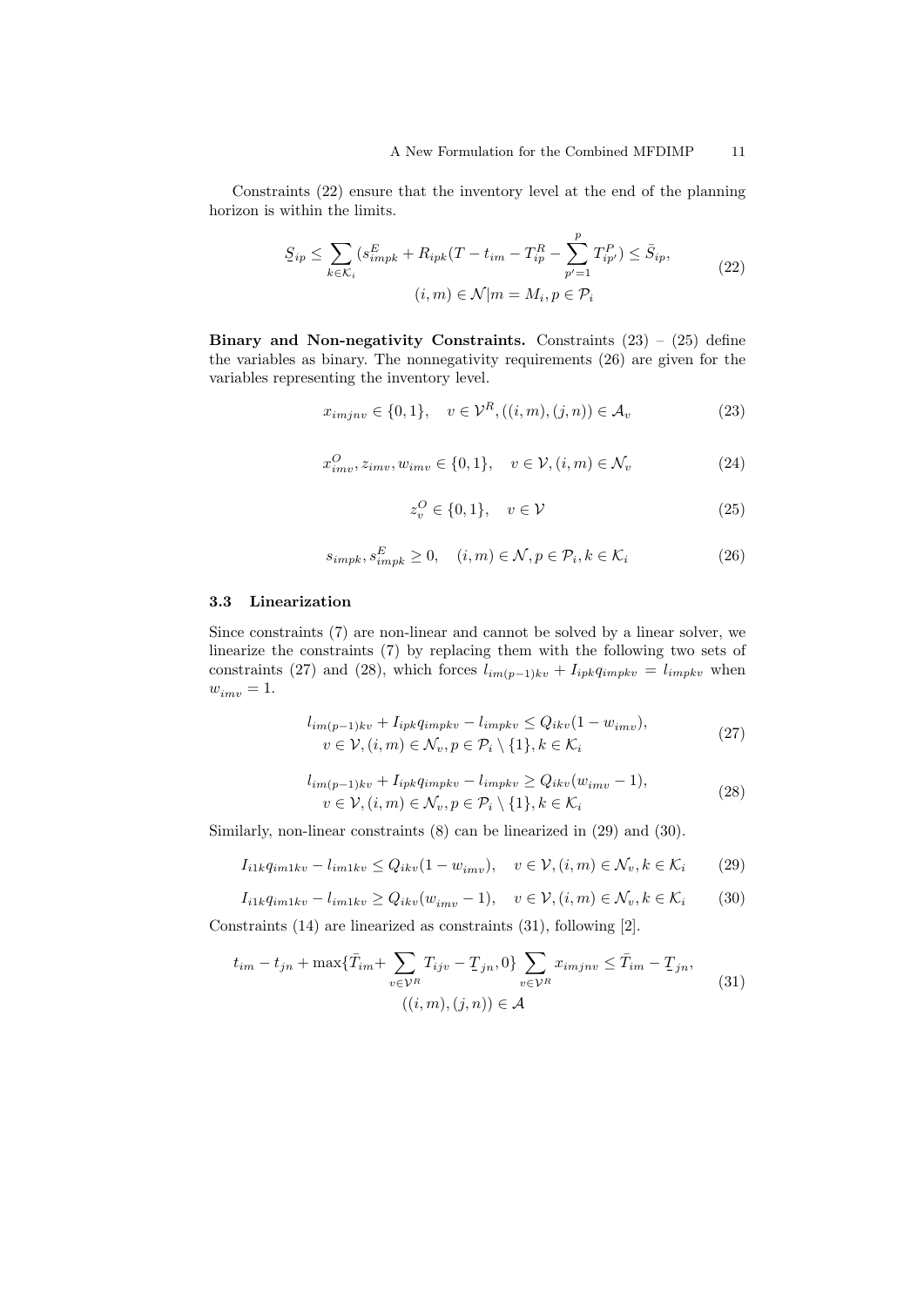## 4 Computational Study

The mathematical model described in Section 3 has been implemented in Mosel using Xpress IVE and solved using Xpress 27.01.02. All computational tests are performed on a Windows 8 computer with an Intel i5 core, 2.2 GHz processor and 8 GB RAM. Section 4.1 describes the test instances used, while the performance of the tests using Xpress is presented and discussed in Section 4.2.

#### 4.1 Test Instances

Four sets of test instances have been generated and used in the computational study. The first two sets consists of 6 instances, and the other two sets consists of 8 instances. These test instances are based on reduced versions of a real sized problem faced by a Ro-Ro shipping company, the first set of instances based on the Asia to Europe route, the second and third set of instances based on the three routes shown in Fig. 1, and the fourth set of instances based on five routes. Table 1 summarizes the test instances developed for the computational study.

Table 1. Test instances. For the number of ships, the number on the left denotes the number of ships in the fleet, while the number on the right is the number of available spot ships.

| Instance        |      |   |    |    |     |    |     |
|-----------------|------|---|----|----|-----|----|-----|
| 9v1r3p2k90d     | 9/0  | 1 | 3  | 9  | 27  | 2  | 90  |
| 9v1r6p2k90d     | 9/0  | 1 | 6  | 9  | 54  | 2  | 90  |
| 9v1r9p2k90d     | 9/0  | 1 | 9  | 9  | 81  | 2  | 90  |
| 7v3r9p6k90d     | 7/3  | 3 | 9  | 27 | 81  | 6  | 90  |
| 10v3r17p6k90d   | 10/3 | 3 | 17 | 27 | 162 | 6  | 90  |
| 10v3r28p6k90d   | 10/3 | 3 | 28 | 27 | 225 | 6  | 90  |
| 10v3r28p11k90d  | 10/3 | 3 | 28 | 27 | 225 | 11 | 90  |
| 10v3r28p11k120d | 10/3 | 3 | 28 | 36 | 300 | 11 | 120 |
| 10v3r28p11k150d | 10/3 | 3 | 28 | 45 | 375 | 11 | 150 |
| 10v3r28p11k180d | 10/3 | 3 | 28 | 54 | 450 | 11 | 180 |
| 18v5r47p17k90d  | 18/3 | 5 | 47 | 40 | 341 | 17 | 90  |
| 18v5r47p17k120d | 18/3 | 5 | 47 | 53 | 451 | 17 | 120 |
| 18v5r47p17k150d | 18/3 | 5 | 47 | 67 | 572 | 17 | 150 |
| 18v5r47p17k180d | 18/3 | 5 | 47 | 80 | 682 | 17 | 180 |

The information on routes and ports with respective sailing distances and corresponding costs and sailing times are based on real data. Two ship types are considered, large and small, with capacities of approximately 7100 and 5800 Car Equivalent Units (CEUs), respectively. The cost associated with assigning a voyage to a spot ship is assumed almost three times the variable (i.e. fuel and port) cost of serving the voyage with a large ship from the company's own fleet.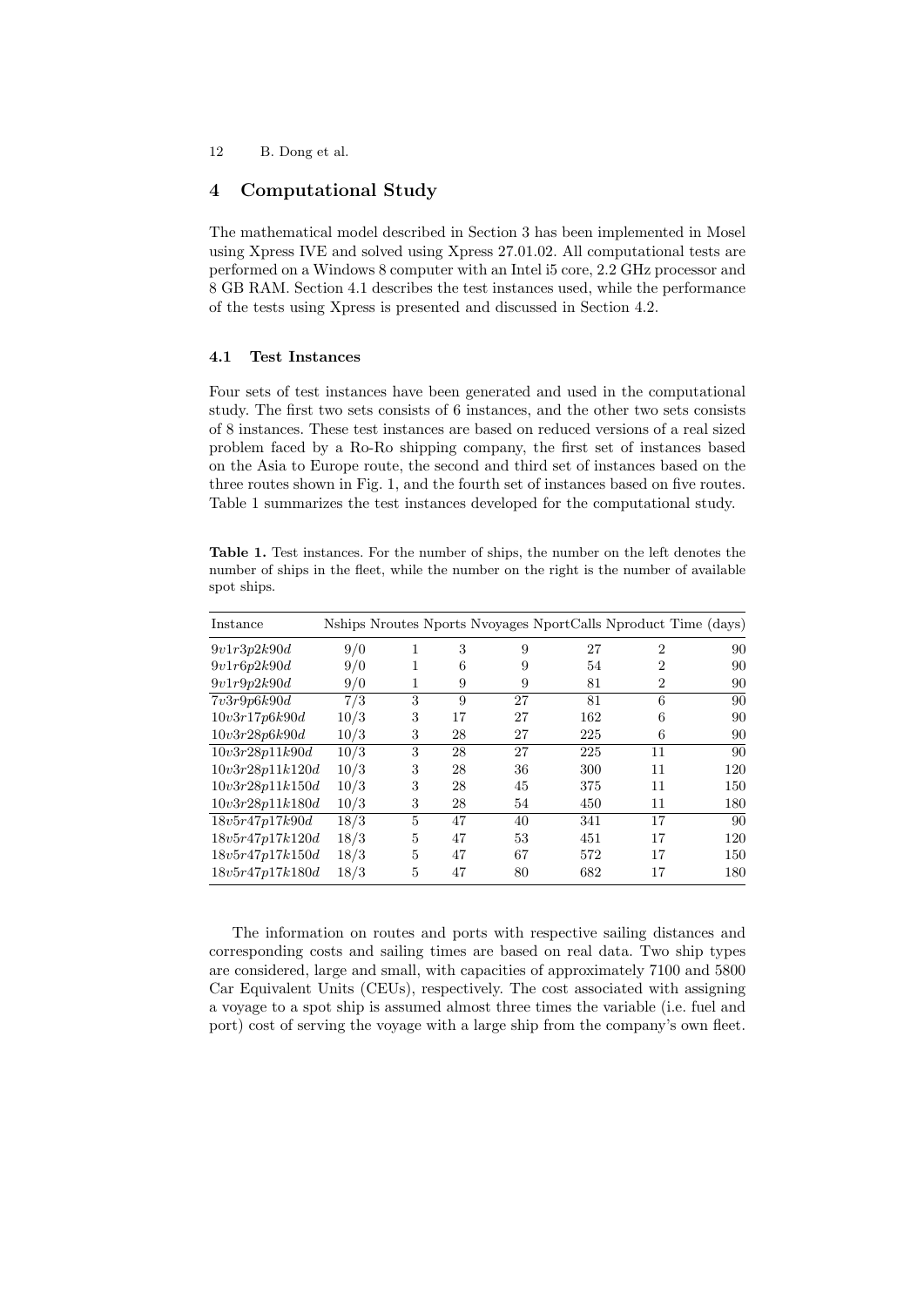The cost of serving the voyage with a small ship is set to be 20% lower than the cost of serving the voyage with a large ship from the company's own fleet.

The number of voyages on each route during the planning horizon, time windows for starting the voyages, products produced/consumed on a route and production/consumption rate of respective products at each port are estimated by the authors. Inventory management is taken into consideration at both the production and the consumption ports of each product.The number of products to be transported along each route ranges between 2 and 5. The daily production or consumption rates of a product at the respective ports are estimated as a random number between 10 and 100 units of the product.

The typical planning horizon varies from months to a year. Here we consider planning horizons of 90, 120, 150 and 180 days, respectively. The instances are named according to the number of ships in the fleet  $(v)$ , routes  $(r)$ , ports  $(p)$ , products  $(k)$  and length of planning horizon  $(d)$ , for example instance  $9v1r3p2k90d$  represent test instance with nine ships, one route, three ports, two products and planning horizon of 90 days. For each test instance, the number of ships, routes, ports, voyages, port calls, products and length of planning horizon (in days) are given.

#### 4.2 Computational Performance

| Instance        | ProblemSize                   |        | Best Sol. Value $Gap(\%)$ Spot Ship Time(s) |      |                |        |
|-----------------|-------------------------------|--------|---------------------------------------------|------|----------------|--------|
|                 | $\#$ Constraint $\#$ Variable |        | (M\$)                                       |      |                |        |
| 9v1r3p2k90d     | 2831                          | 1341   | 5.09                                        | 0.00 | $\Omega$       | 0.5    |
| 9v1r6p2k90d     | 5240                          | 2421   | 5.29                                        | 0.00 | $\Omega$       | 1.0    |
| 9v1r9p2k90d     | 7649                          | 3501   | 5.49                                        | 0.00 | $\theta$       | 1.9    |
| 7v3r9p6k90d     | 10358                         | 10261  | 22.21                                       | 0.00 | 3              | 12.6   |
| 10v3r17p6k90d   | 21516                         | 17098  | 24.51                                       | 0.00 | 3              | 12.4   |
| 10v3r28p6k90d   | 30913                         | 21298  | 30.70                                       | 0.00 | 3              | 39.3   |
| 10v3r28p11k90d  | 52642                         | 32302  | 30.70                                       | 0.00 | 3              | 73.9   |
| 10v3r28p11k120d | 70695                         | 46523  | 39.09                                       | 0.00 | 3              | 165.6  |
| 10v3r28p11k150d | 89014                         | 62473  | 42.98                                       | 0.00 | 3              | 1599.3 |
| 10v3r28p11k180d | 107599                        | 80152  | 50.21                                       | 0.00 | 3              | 1636.2 |
| 18v5r47p17k90d  | 118536                        | 84406  | 40.09                                       | 0.00 | $\overline{2}$ | 40.2   |
| 18v5r47p17k120d | 158126                        | 124587 | 52.27                                       | 0.00 | 3              | 193.9  |
| 18v5r47p17k150d | 201789                        | 175209 | 68.05                                       | 0.50 | 3              | 3600.0 |
| 18v5r47p17k180d | 242625                        | 228473 | 79.70                                       | 1.31 | 3              | 3600.0 |
|                 |                               |        |                                             |      |                |        |

Table 2. Computational results from the MIP model for the test instances.

The computational results for solving the MIP model are presented in Table 2. The size of the model for each of the instances is presented in terms of number of constraints and variables. Moreover, Table 2 gives details related to the best MIP solution value (in M\$) obtained, and the optimality gap (in  $\%$ ),  $Gap =$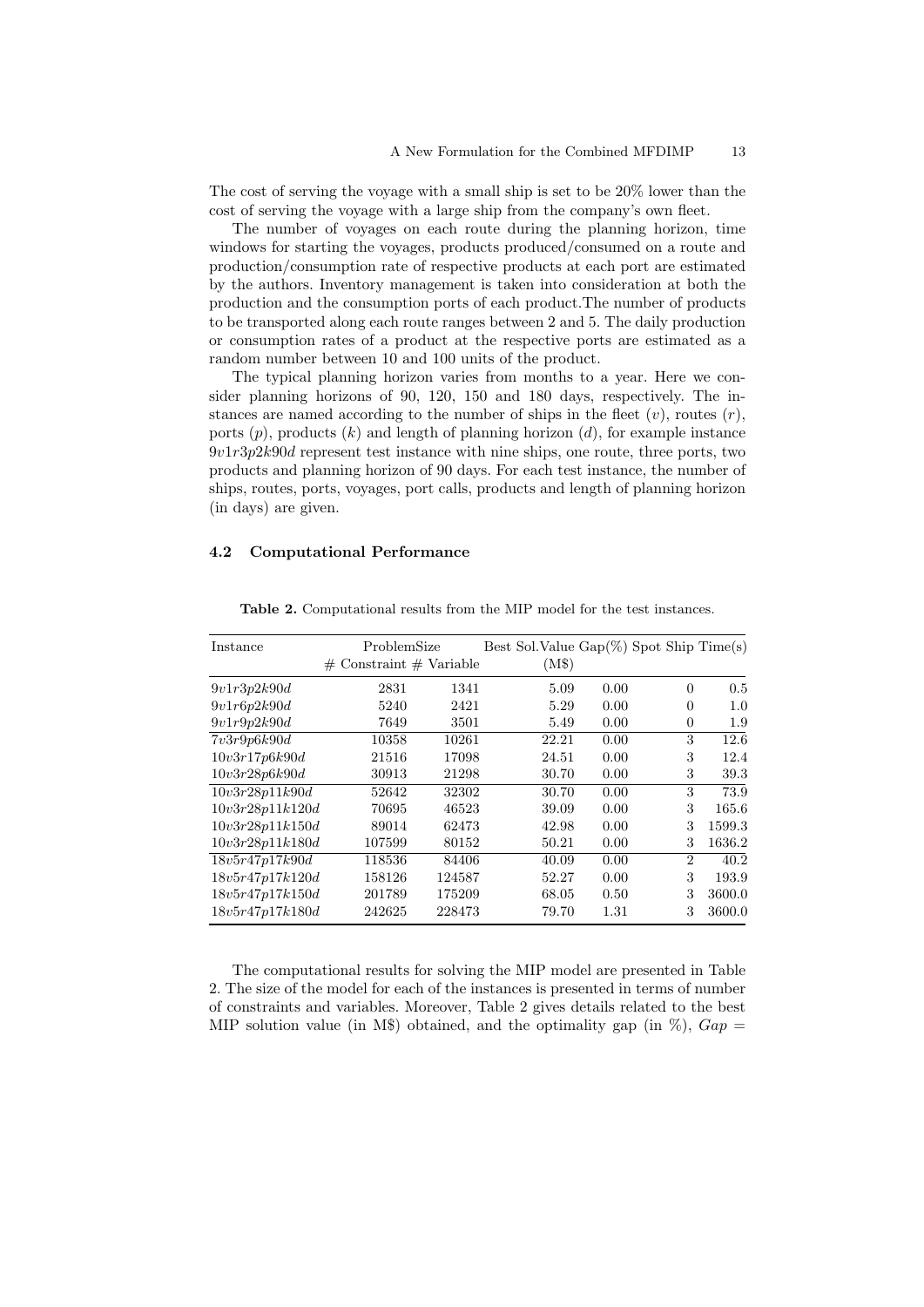$\frac{BestIntegerSolutionValue - BestBound}{BestIntegerSolutionValue} \times 100$ , is reported if the model could not be solved to optimality within the time limit which is set to one hour. The actual number of spot ships used is also reported.

The MIP model could be solved to optimality for most small instances within reasonable times except for the two largest ones,  $18v5r47p17k150d$  and  $18v5r47p17k180d$ , for which the feasible integer solutions are found and the gaps are reported are 0.5% and 1.3%, respectively.

Even for the two largest instances,  $18v5r47p17k150d$  and  $18v5r47p17k180d$ , good solutions are obtained within the time limit. It is however clear that the computational time increases rapidly with the increase of the number of ships, routes, ports and products. The real problem that can involve up to 19 routes and 60 ships, as well as a larger number of products would result in much longer computational time. Moreover, the computational results also show that the size of the instances as well as the computational time increases dramatically with the increased length of the planning horizon. For budgeting reasons, some Ro-Ro shipping companies could be interested in solving problems with up to one year planning horizons, which would be impossible using only a commercial solver (like Xpress).

# 5 Concluding Remarks

In this paper, we have presented a planning problem faced by Ro-Ro shipping companies providing integrated logistic services to its customers. We have proposed a new mathematical model, combining inventory management at the ports with the planning of ship routes. This planning problem is called a combined Maritime Fleet Deployment and Inventory Management Problem (MFDIMP).

Test instances are created based on reduced version of a real Ro-Ro shipping company. Out of the 14 test instances, only the two largest instances with 18 ships, 5 routes and planning horizons of 150 and 180 days could not be solved to optimality. The computational results suggest that the time-continuous formulation is likely to perform better than the time-discrete model in [4], particularly for instances with a long planning horizon.

It should be emphasized that even though the results are promising for our test instances, the combined MFDIMP is a very complex problem and instances of realistic size with more ships, routes and longer planning horizon could be even harder or impossible to solve within reasonable computational times by only using a commercial mixed-integer programming solver. Therefore, there are many possible directions for future research. In order to find optimal solutions within reasonable computational times, it would be interesting to study exact solution techniques, for example decomposition approaches. Moreover, the possibility of tightening the formulation and including suitable valid inequalities for the inventory management part of the problem could also be explored. In addition, advanced heuristics could also be developed to obtain near optimal solutions for large realistic instances of the problem.